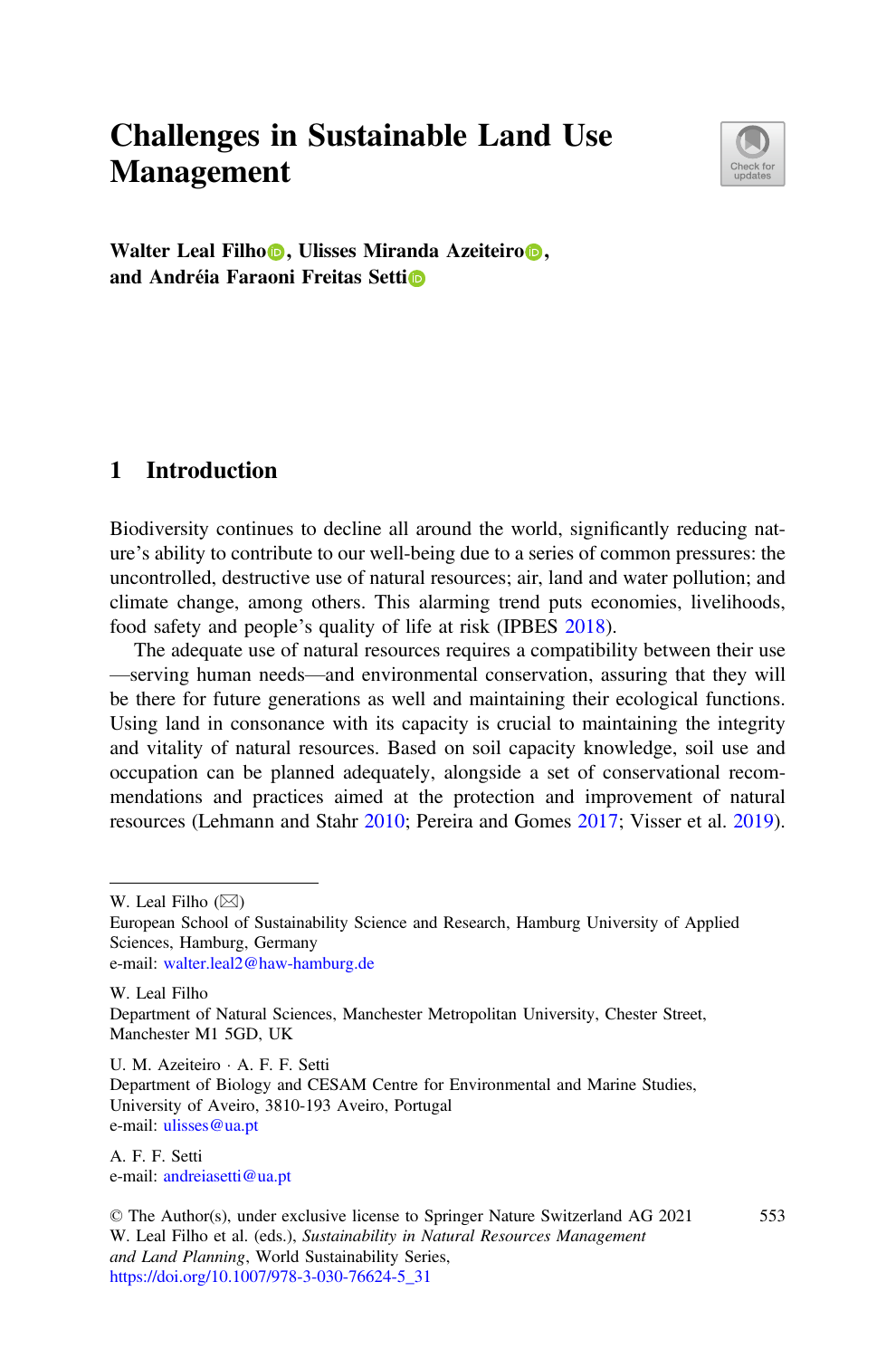Mathematical climate models predict tipping points—a rupture of the balance of the natural system caused by the cumulative effect of disturbances, amplified by the intensity, duration, extension and frequency of interventions, exceeding the resilience of the planet (Lovejoy and Nobre [2018;](#page-3-0) Veraart et al. [2012](#page-3-0)). When nearing that point, the probability of a faster or rougher transition to a new point of balance (likely harsh or unfeasible to most species adapted to the previous balance) increases exponentially (Lenton et al. [2019](#page-2-0)).

Implementing strategies to incentivize sustainable land use, responsible forestry, the restoration of degraded lands, the expansion of research and development in innovation, and the conservation and restoration of ecosystems is fundamental for humanity in order to tackle the challenges imposed by the climate crisis, thus contributing to the achievement of the sustainable development goals (SDG 15 above all).

#### 2 Future Trends

Sustainable development is a growing field that has increased in urgency over recent years. Sustainable land use management is imperative to ensuring the achievement of sustainable development. In most instances, agricultural land use is targeted to ensure maximum production with preservation of the land. However, this is not always possible, and lower income countries lack the knowledge, infrastructure, and resources to practice sustainability (Miheretu and Yimer [2017\)](#page-3-0).

Ensuring that sustainable land use is initiated is largely dependent on the financial capacity of the landowners. Furthermore, government support in terms of finance and resources is required to ensure sustainability. This is difficult in low-income countries such as in Africa due to other problems being prioritised. The inability to acquire financial investment prevents the sustainable use of land (Dallimer et al. [2018\)](#page-2-0).

Additionally, generational gaps pose a challenge to the adoption of new sustainable land use methods. Older generations tend to be unresponsive to new innovative ideas and to use their old methods, which may not be as effective. Younger land owners are more likely to use sustainable practices (Miheretu and Yimer [2017\)](#page-3-0). This generational gap prevents the progression toward sustainability. In other instances, sustainability education is not widely promoted, causing people to be unaware of the importance of sustainability practices. The lack of education causes inadequate practices that lead to land degradation (Mango et al. [2017\)](#page-3-0).

Furthermore, climate change has induced variability in weather patterns and has increased the frequency of extreme weather events and natural disasters. Such occurrences have had adverse effects on land use by causing soil erosion and land degradation (Blake et al. [2018;](#page-2-0) Tarnavsky and Bonifacio [2020\)](#page-3-0). Already existing sustainable practices need to be adapted to changing climates in order to prevent this issue. However, the unpredictability of these events makes it difficult to develop methods to combat the problem. Therefore, new prediction systems need to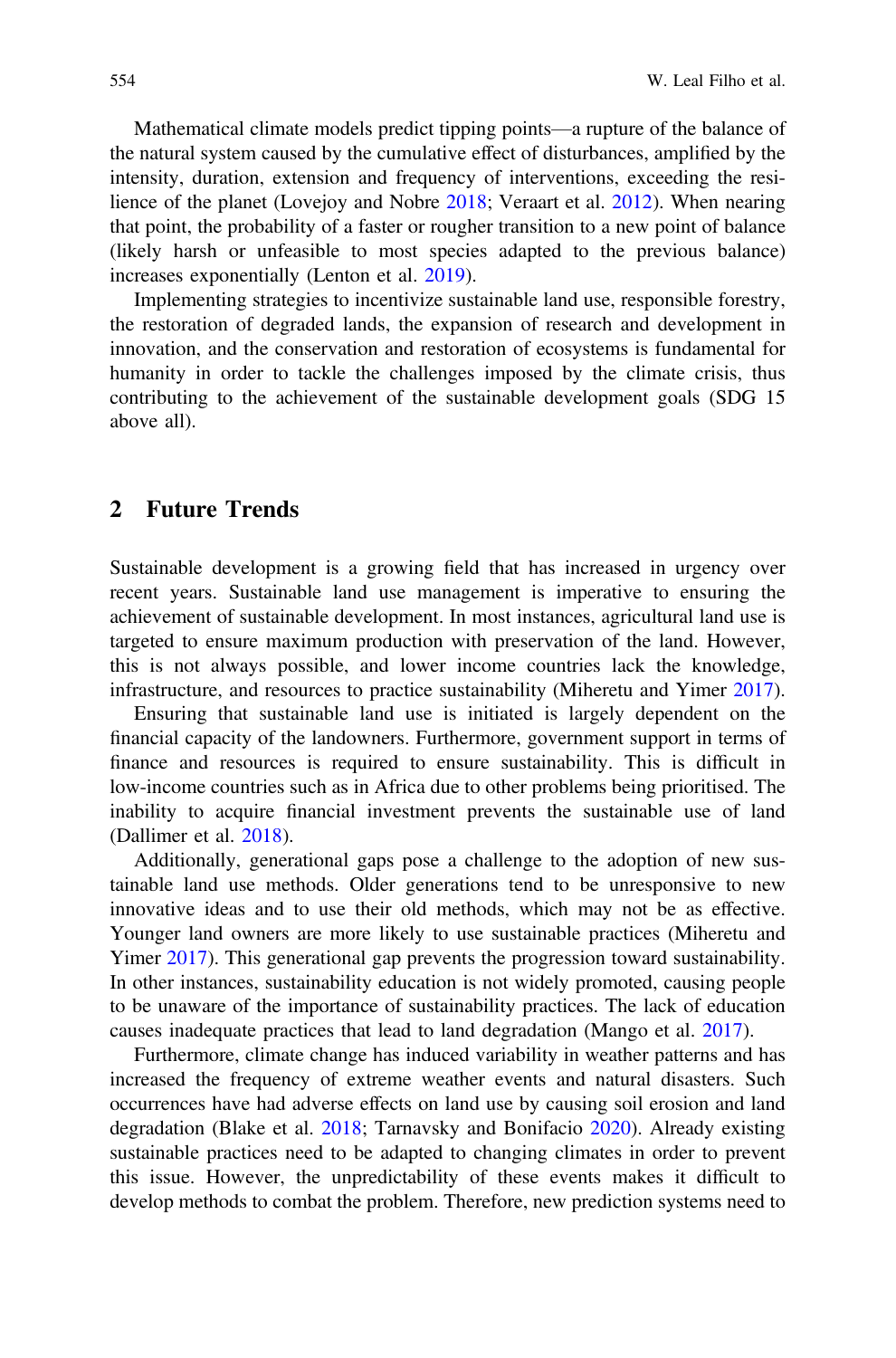<span id="page-2-0"></span>be designed to assist in the creation of sustainable land use management (Zambrano et al. [2018](#page-3-0); Issahaku and Abdul-Rahaman 2019).

In urban areas, the sustainable use of land is dependent on government planning. Various stakeholders are recruited in the process, and local and national plans are needed to ensure sustainability. Poor planning results in unsustainability. Usually, development guidelines are provided, but non-compliance results in aberrant development that threatens sustainability. It is therefore noted that planning in conjunction with pre- and post-evaluation is needed. Furthermore, education and resource allocations are imperative for successful land use management (Dambeebo and Jallo 2018).

#### 3 Conclusions

Sustainable land use is a critical research and actuation (researchers and practitioners) area that addresses multiple dimensions (e.g., agroforestry, agro-ecology, habitat fragmentation and landscape ecology, soil erosion and land degradation and the restoration and urban areas). In the beginning of The UN Decade on Ecosystem Restoration, and in order to succeed in the 2030 Agenda efforts towards sustainability, we are challenged to do more. In a context of global change, challenges are identified and must be addressed.

### References

- Blake WH, Rabinovich A, Wynants M, Kelly C, Nasseri M, Ngondya I, …, Boeckx P (2018) Soil erosion in East Africa: an interdisciplinary approach to realising pastoral land management change. Environ Res Lett 13(12):124014. [https://doi.org/10.1088/1748-9326/aaea8b/meta](http://dx.doi.org/10.1088/1748-9326/aaea8b/meta)
- Dallimer M, Stringer LC, Orchard SE, Osano P, Njoroge G, Wen C, Gicheru P (2018) Who uses sustainable land management practices and what are the costs and benefits? Insights from Kenya. Land Degrad Dev 29(9):2822–2835. [https://doi.org/10.1002/ldr.3001](http://dx.doi.org/10.1002/ldr.3001)
- Dambeebo D, Jallo C (2018) Sustainable urban development and land use management: Wa Municipality in perspective, Ghana. J Sustain Dev 11(5):235–248. [https://doi.org/10.5539/jsd.](http://dx.doi.org/10.5539/jsd.v11n5p235) [v11n5p235](http://dx.doi.org/10.5539/jsd.v11n5p235)
- IPBES (2018) The IPBES assessment report on land degradation and restoration. In: Montanarella L, Scholes R, Brainich A (eds) Secretariat of the intergovernmental science-policy platform on biodiversity and ecosystem services, Bonn, Germany, 744 p
- Issahaku G, Abdul-Rahaman A (2019) Sustainable land management practices, off-farm work participation and vulnerability among farmers in Ghana: is there a nexus? Int Soil Water Conserv Res 7(1):18–26. [https://doi.org/10.1016/j.iswcr.2018.10.002](http://dx.doi.org/10.1016/j.iswcr.2018.10.002)
- Lehmann A, Stahr K (2010) The potential of soil functions and planner-oriented soil evaluation to achieve sustainable land use. J Soils Sediments 10:1092–1102. [https://doi.org/10.1007/s11368-](http://dx.doi.org/10.1007/s11368-010-0207-5) [010-0207-5](http://dx.doi.org/10.1007/s11368-010-0207-5)
- Lenton TM, Rockström J, Gaffney O, Rahmstorf S, Richardson K, Steffen W, Schellnhuber HJ (2019) Climate tipping points—too risky to bet against. The growing threat of abrupt and